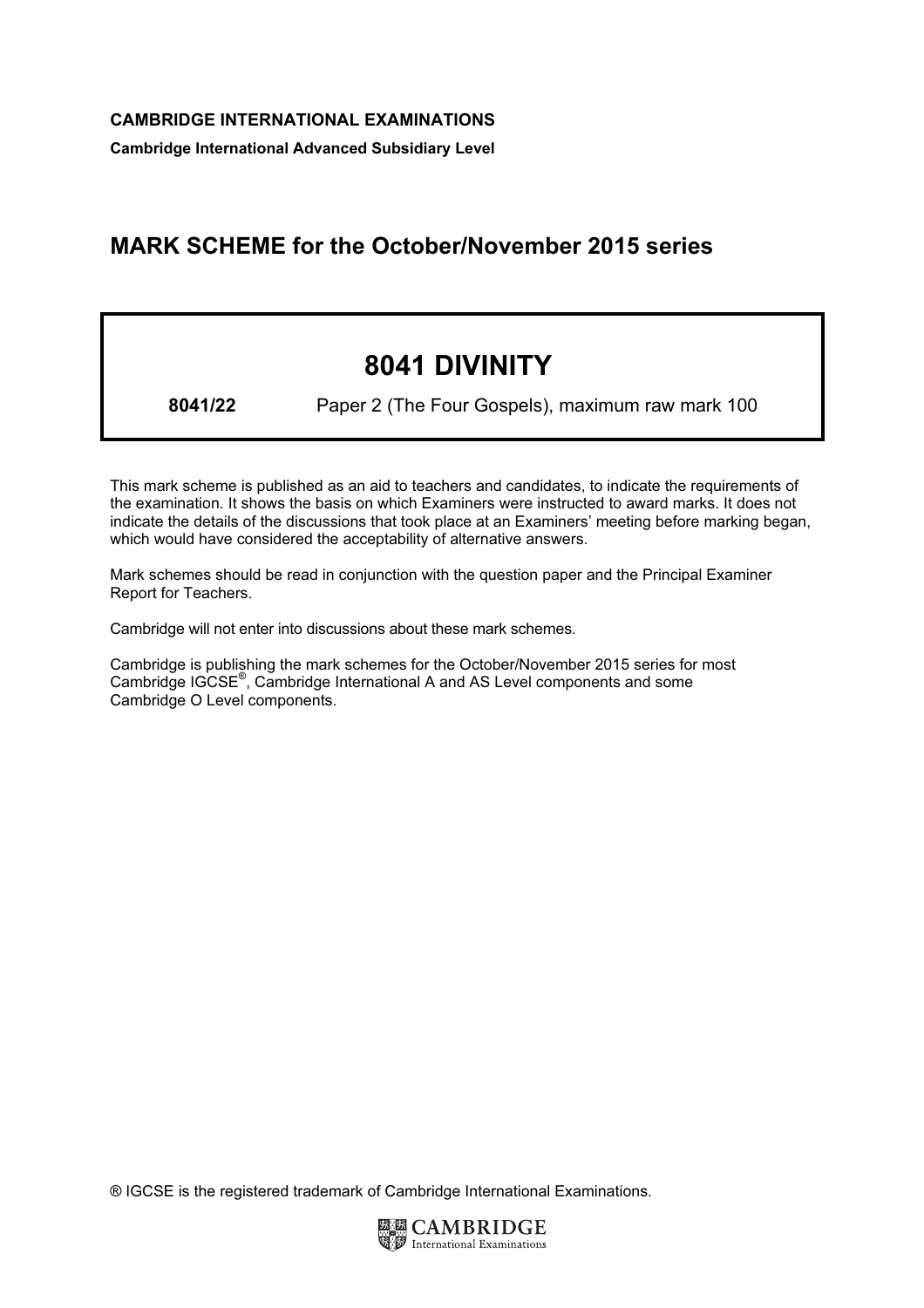| Page 2 $ $ | <b>Mark Scheme</b>                                       | <b>Syllabus</b> | Paper |
|------------|----------------------------------------------------------|-----------------|-------|
|            | Cambridge International AS Level - October/November 2015 | 8041            | 22    |

Candidates are expected to show 'ability to organise and present information, ideas, descriptions and arguments clearly and logically' and to write their answers 'in continuous prose'. A good essay answers the question holistically; the interpretation and comparison of issues will be demonstrated in the course of explanation and analysis of the relevant material, and thus evidence of the fulfilment of the assessment objectives will be inextricably interwoven. Marks are always awarded for the two assessment objectives which, when combined, produce a mark which is appropriate for the overall grade descriptions.

NB Any response which is appropriate (i.e. a response to a reasonable interpretation of the question) is assessed according to the extent to which it meets the syllabus requirements and fulfils the objectives, conforming to the mark band descriptions.

The descriptions are cumulative, i.e. a description at one band builds on or improves the description at lower bands. Not all the qualities listed in a band may be demonstrated in an answer for it to fall within that band (some of the qualities are alternatives and therefore mutually exclusive).

#### ASSESSMENT OBJECTIVES

The examination will assess the candidate's ability:

- 1 To demonstrate knowledge and understanding of the main approaches to the aspects of religion specified in their chosen area through the selection, explanation and interpretation of relevant material (60%).
	- 0 none evident
	- 1–2 very limited/serious inaccuracies and/or relevance/completely unacceptable quality of language
	- 3–4 some significant omissions/some knowledge but no attempt at explanation of interpretation/very poor quality of language
	- 5 knowledge and understanding partial and insufficient/any explanation attempted betrays poor understanding/interpretation incorrect/definite evidence of a serious error which outweighs otherwise acceptable demonstration of knowledge and understanding/poor quality of language
	- 6 some irrelevance but sufficient material present/quality of explanation basic/interpretation limited but attempted/significant error(s) of fact but otherwise promising/quality of language fair
	- 7–8 mostly accurate and relevant/evidence that knowledge and understanding are wider than merely basic/competent handling of material/reasonable quality of language
	- 9–10 accurate, comprehensive, apposite, largely coherent/good quality of language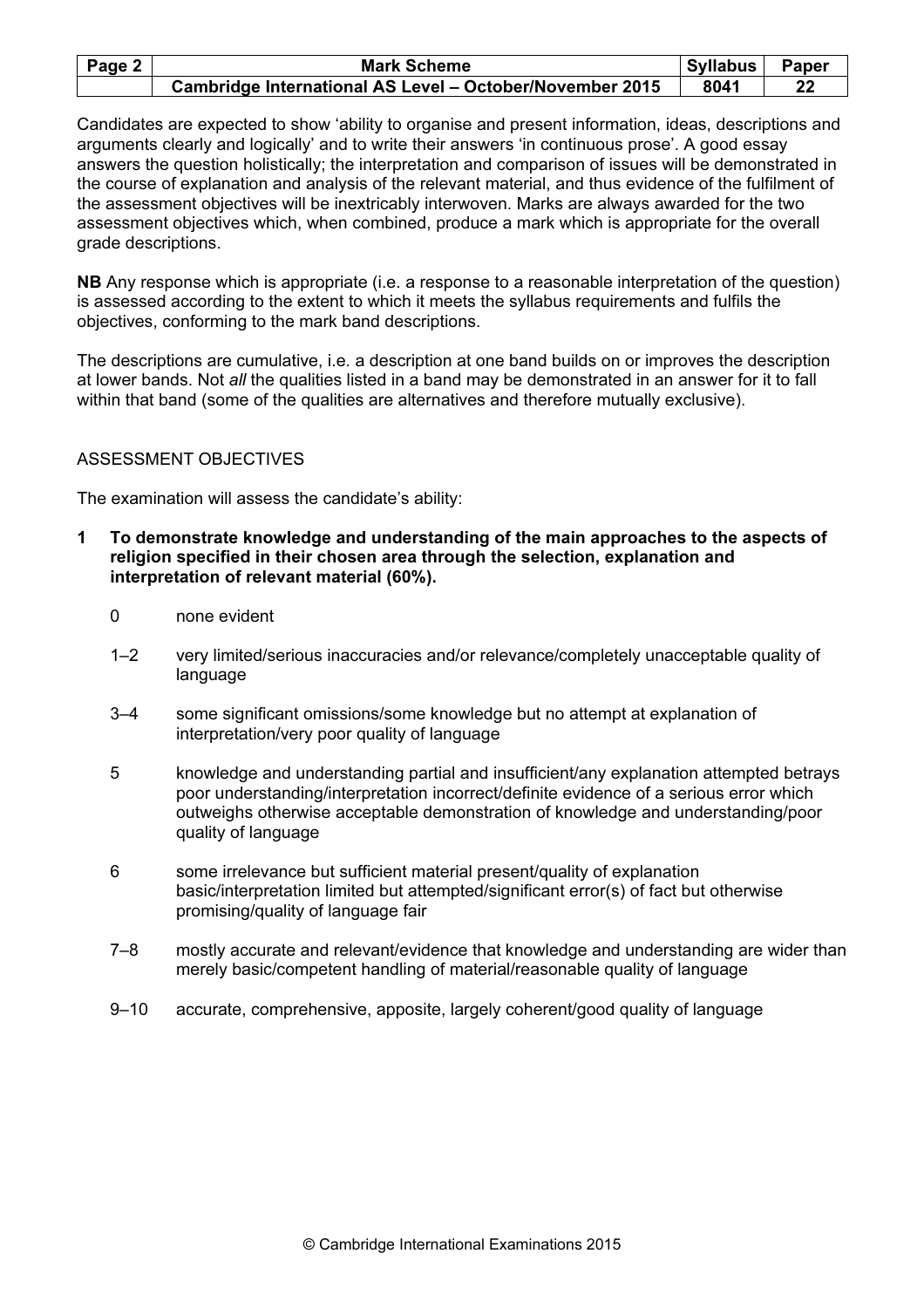| Page 3 | <b>Mark Scheme</b>                                       | <b>Syllabus</b> | Paper |
|--------|----------------------------------------------------------|-----------------|-------|
|        | Cambridge International AS Level - October/November 2015 | 8041            |       |

- 11–12 selection of material is wide and detailed and is restricted to the relevant/explanation shows full understanding/interpretative skills well evidenced/excellent quality of language
- 13–15 sophisticated in explanation and interpretation of scholarship; outstandingly mature in approach.

#### 2 To analyse and evaluate the issues that arise from a consideration of a mainstream academic study in their chosen area, using an appropriate quality of language (40%)

Evaluative ability will be assessed on the quality of the reasoning and evidence used to arrive at a position rather than the position itself. It is thus impracticable to include likely responses in this area in the outlines

- 0 none evident
- 1 only vestigial evidence/largely incoherent/completely unacceptable quality of language
- 2 very little evidence/serious misapprehensions and inaccuracies/poorly structured/very poor quality of language
- 3 very limited and largely unsuccessful/analysis very restricted/judgement not supported by evidence/poor quality of language
- 4 attempted, but limited or only partially successful/a few glimpses of genuine ability/quality of language fair
- 5 some evidence of ability/reasonable attempt to analyse and evaluate/fairly wellstructured/some skill at communication/reasonable quality of language
- 6 having identified them, analyses and evaluates the main relevant opinions competently/logically structured/good quality of language
- 7 some well-grounded insights and judgements/coherently and systematically constructed/excellent quality of language
- 8+ personal insights and independent thought/sophistication and elegance in expression, construction and quality of language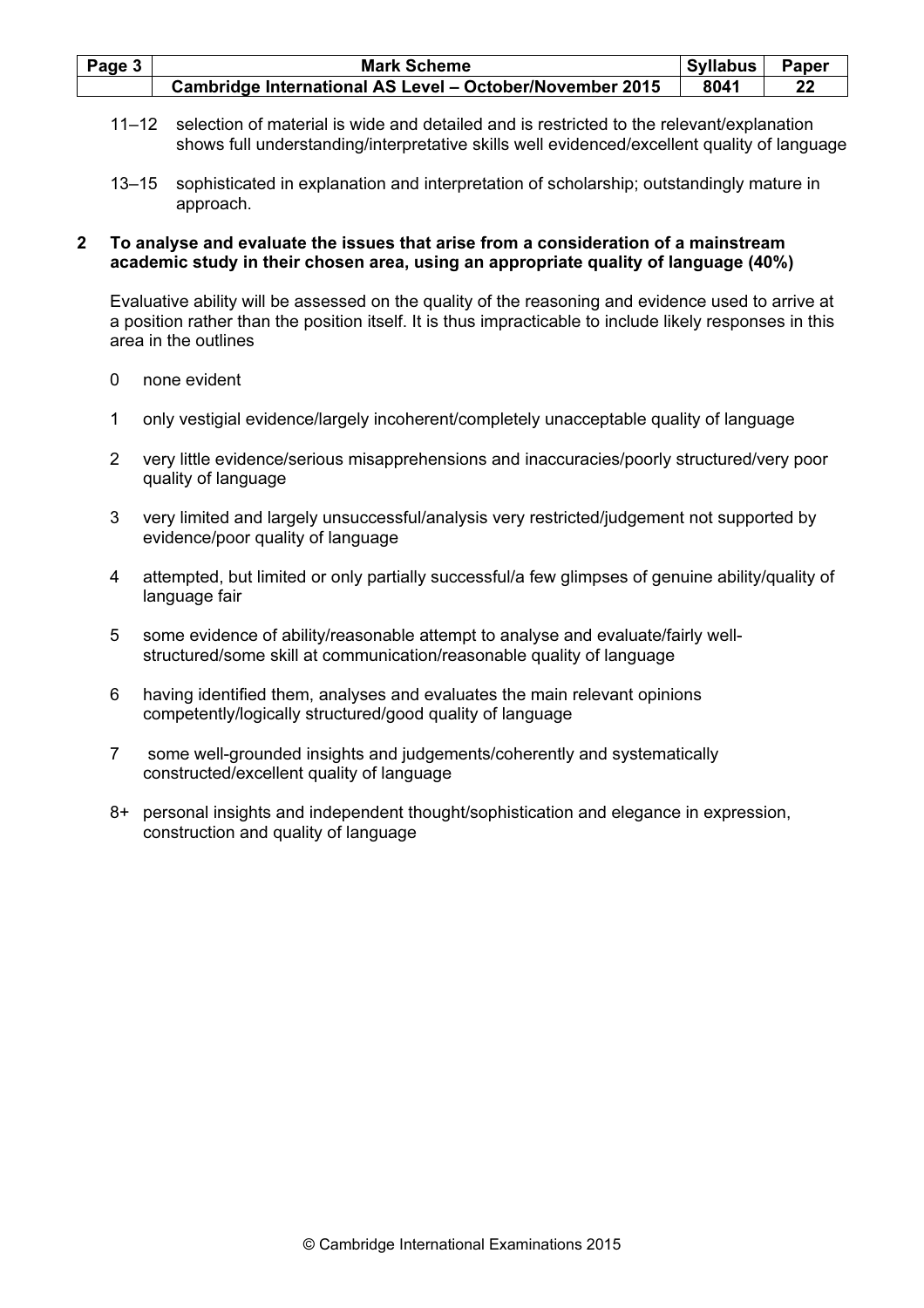| Page 4 | <b>Mark Scheme</b>                                       | <b>Syllabus</b> | Paper |
|--------|----------------------------------------------------------|-----------------|-------|
|        | Cambridge International AS Level - October/November 2015 | 8041            | 22    |

#### 3 To organise and present information, ideas, descriptions and arguments clearly and logically, taking into account the use of grammar, punctuation and spelling.

In essay answers, the organisation and presentation is inherent in the quality of the coherence and progression of the exposition; grammar, punctuation and spelling make a slightly less direct contribution to it but must be taken into account.

The overall mark for a question (all are allotted 25 marks) reflects the descriptions below, which are cumulative, with due allowance being made for variation between the levels achieved in the two objectives, and reflecting their weightings:

- 0 Answer absent/completely irrelevant
- 1–4 Largely irrelevant/very short/in note form making very few significant points/completely unacceptable quality of language
- 5–7 Unfinished and without much potential/high level of inaccuracy outweighing accurate material/high level of irrelevance but makes some creditable points/in note form which might have been developed into an acceptable essay of moderate quality/very poor quality of language
- 8–9 Short/immature/limited knowledge/unable to create a coherent argument/poor quality of language
- 10–11 Basic factual knowledge accurate and sufficient/largely relevant/analysis, critical ability, reasoning limited but occasionally attempted/has seen the main point of the question/a promising start but finished in note form/quality of language fair but limited
- 12–13 Accurate factual knowledge slightly wider than just basic/in general sticks to the point/fairly complete coverage of the expected material/competent handling of main technical vocabulary/some evidence of reading/glimpses of analytical ability/fairly wellstructured/moderate quality of language
- 14–15 Good and accurate factual knowledge/coherently constructed/some telling points made/definite evidence of reading/displays analytical ability/includes all the expected main points/competent handling of technical vocabulary/shows some knowledge of critical scholarship/understands what the question is looking for/reasonable quality of language
- 16–17 Evidence of wide reading/quotes scholars' views fairly accurately/addresses the substance of the question confidently/is familiar with different schools of religious thought/good quality of language
- 18–19 Up-to-date, accurate and comprehensively demonstrated knowledge of reputable schools of scholarly and religious thought/coherently and systematically constructed/well-informed evaluative judgements/in complete control of the material/excellent quality of language
- 20+ Can compare, contrast and evaluate the views of scholars and schools of religious thought/personal insights and independent thought evident/outstanding maturity of thought and approach [for an 18-year-old]/sophistication and elegance in expression, construction and quality of language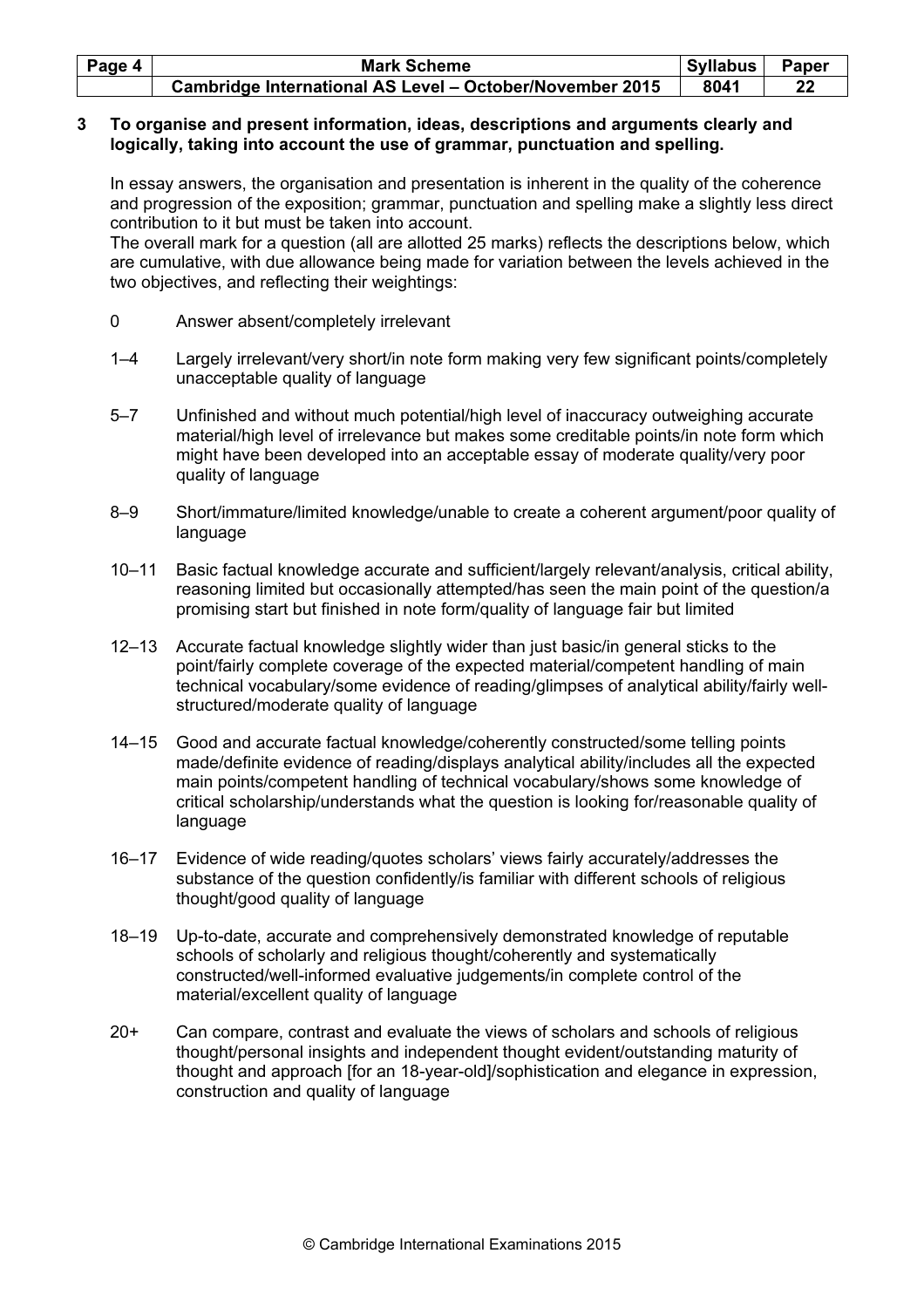| Page 5 | <b>Mark Scheme</b>                                       | <b>Syllabus</b> | Paper |
|--------|----------------------------------------------------------|-----------------|-------|
|        | Cambridge International AS Level - October/November 2015 | 8041            |       |

#### Question 1

The points given below are by no means exclusive and examiners will credit all valid responses to the question.

 (a) So all the generations from Abraham to David were fourteen generations, and from David to the deportation to Babylon fourteen generations, and from the deportation to Babylon to the Christ fourteen generations. (Matthew 1:17)

Context: end of Matthew's genealogy

Points:

- Only in Matthew
- Significance of Abraham, David … deportation to Babylon
- Significance of 14 generations  $\ldots$  3  $\times$  14 = 42
- Significance of 'the Christ', a separate generation from Jesus.
- (b) These twelve Jesus sent out, charging them, "Go nowhere among the Gentiles, and enter no town of the Samaritans, but go rather to the lost sheep of the house of Israel" (Matthew 10:5–6)

 Context: Sending out of the twelve, following the list of who they are. Previously Jesus has been performing miracles: now it is their turn.

Points:

- The direct parallels with Mark 6:7ff and Luke 9:1–6 may be mentioned
- Differences from Luke are worth bringing out 70/72
- The injunction not to go to the Samaritans, but rather to 'the lost sheep of the house of Israel' is an important area of discussion and should be dealt with. Note that Matthew repeats this in 15:24
- What is meant by Gentiles?
- Who were the Samaritans?
- What was meant by the lost sheep?
- Why does Jesus say this? Why not in Luke?
- (c) "Is not this the carpenter, the son of Mary and brother of James and Joses and Judas and Simon, and are not his sisters here with us?" And they took offence at him. (Mark 6:3)

Context: Jesus on the Sabbath is teaching in the Synagogue in Nazareth.

Points:

- Found in all three Synoptics, but Luke's version is very different. Matthew is close to Mark but changes the wording to "is not this the carpenter's son? Is not his mother called Mary?
- Comment upon the difficulties of the Markan version
- Comment upon the identity of Jesus' brothers (the later problem for a Church wanting to promote the perpetual virginity of Mary)
- Jesus' rejection here sets the scene for His later rejection and death
- Comment on Jesus' background: note there is no birth narrative in Mark
- The 'humility' of Jesus in his ministry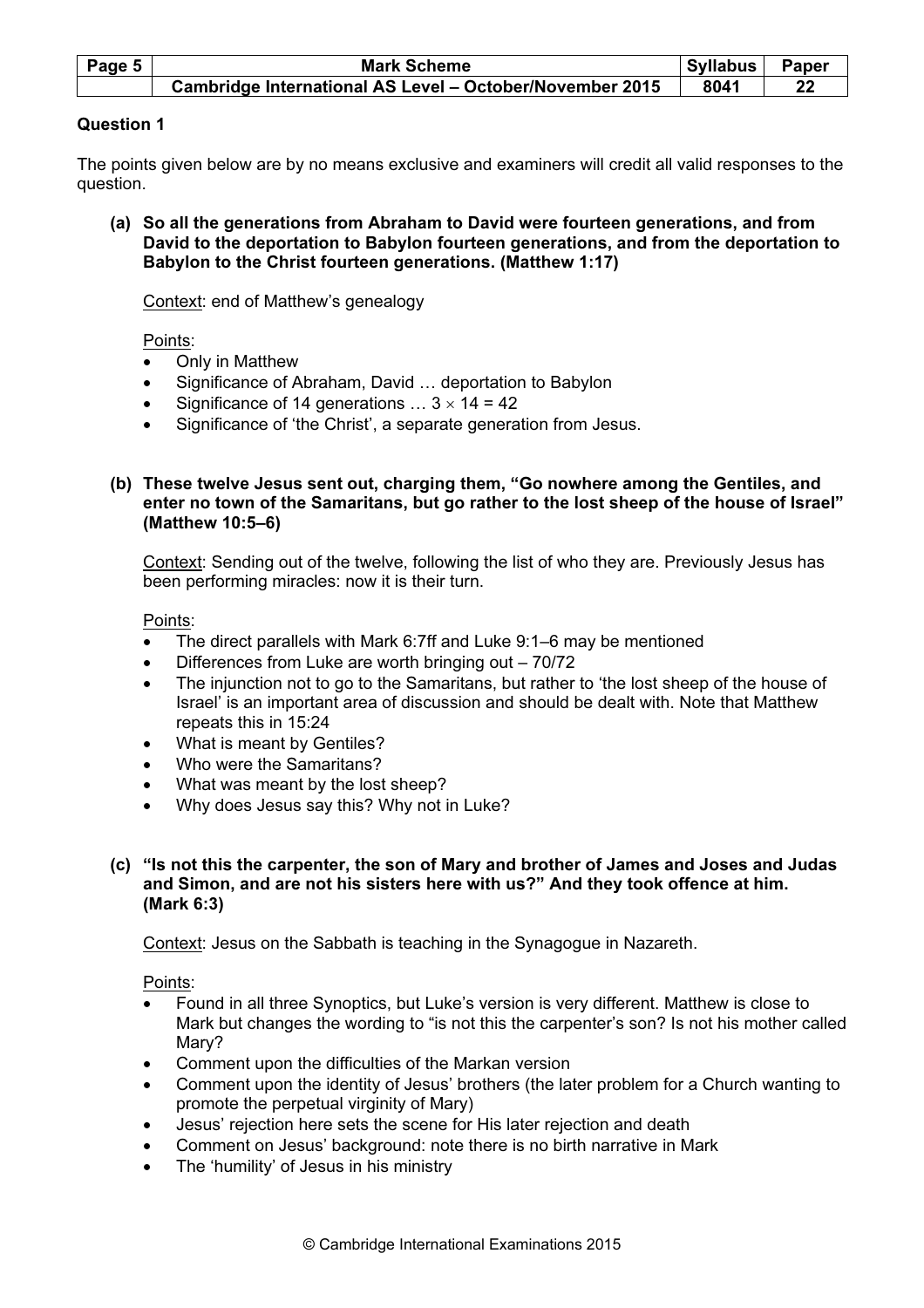| Page 6 | <b>Mark Scheme</b>                                       | Syllabus | Paper |
|--------|----------------------------------------------------------|----------|-------|
|        | Cambridge International AS Level - October/November 2015 | 8041     |       |

 (d) "And he came the third time, and said to them, "Are you still sleeping and taking your rest? It is enough: the hour has come; the Son of man is betrayed into the hands of sinners. Rise, let us be going; see, my betrayer is at hand." (Mark 14:41–42)

Context: Jesus and his disciples at Gethsemane, following the Passover meal (last supper).

Points:

- Who came a third time? And who was still sleeping?
- Why were they sleeping?
- Comment upon 'it is enough; the hour has come'
- Significance and meaning of the use of the term 'Son of man' here.
- Who is the betrayer? And what is he about to do?
- (e) When the messengers of John had gone, he began to speak to the crowds concerning John: "What did you go out into the wilderness to behold? A reed shaken by the wind?" (Luke 7:24)

 Context: Following the incident when some disciples of John had come to Jesus to ask who he was.

Points:

- Q material (also in Matthew)
- Explain who John was and why he had sent messengers to Jesus.
- Significance here of 'the crowds' and their possible reaction to what Jesus was saying.
- The meaning of Jesus' statement.
- The relationship between John and Jesus never easy in Luke.
- (f) And he said to them, "What is this conversation which you are holding with each other as you walk?" And they stood still, looking sad. Then one of them, named Cleopas, answered him, "Are you the only visitor to Jerusalem who does not know the things that have happened there in these days?" (Luke 24:17–18)

 Context: The resurrection appearance on the way to Emmaus, after a discussion about the things that have happened in Jerusalem recently

Points:

- Only in Luke.
- Who is 'he'? and why were his companions looking sad?
- Comment upon Cleopas not known from elsewhere
- Visitor to Jerusalem Passover time
- Luke both begins and ends his Gospel in Jerusalem
- Comment upon Lukan post-resurrection appearances generally.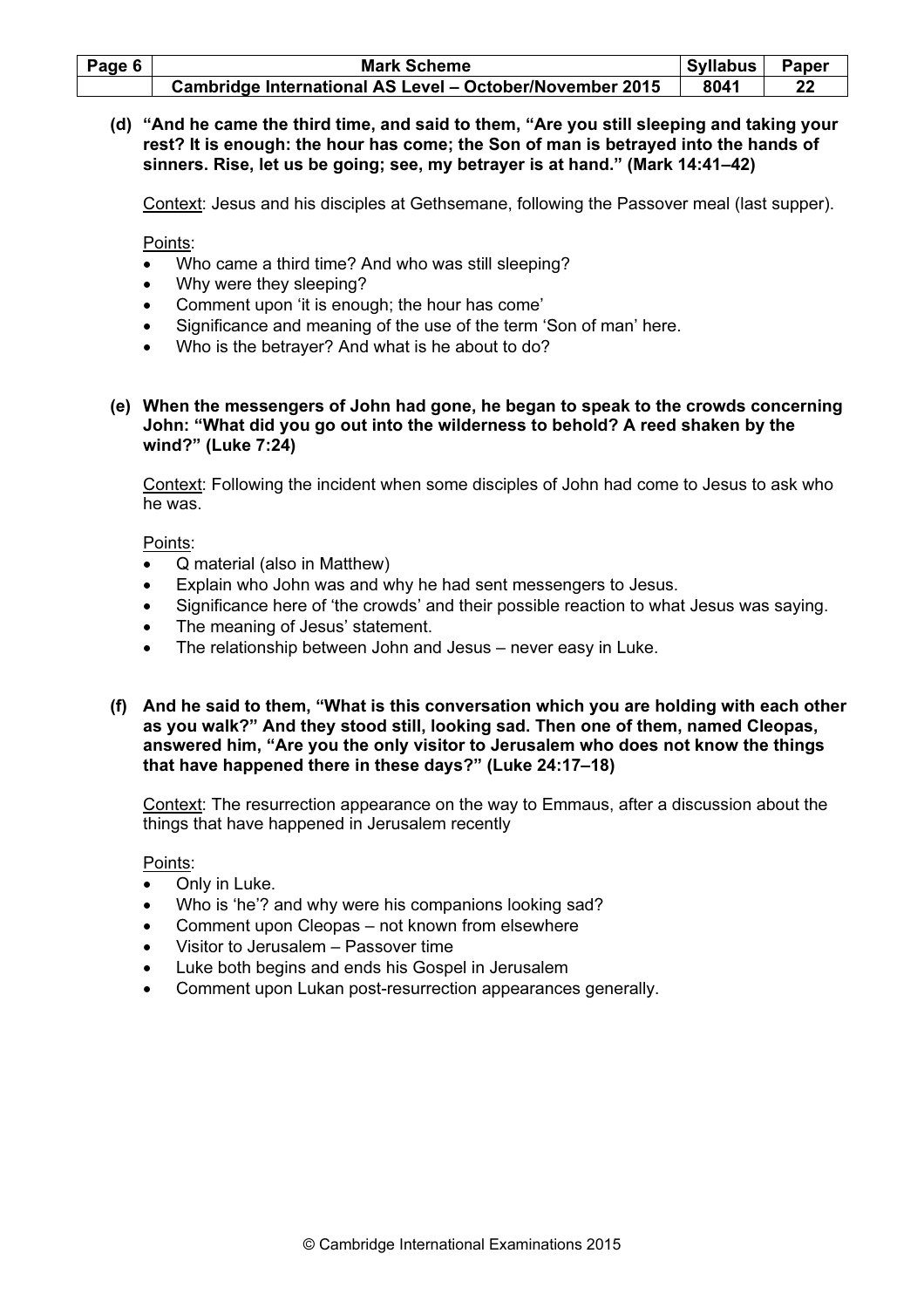| Page 7 | <b>Mark Scheme</b>                                       | Syllabus | Paper |
|--------|----------------------------------------------------------|----------|-------|
|        | Cambridge International AS Level - October/November 2015 | 8041     | 22    |

 (g) When the steward of the feast tasted the water now became the wine, and did not know where it came from (though the servants who had drawn the water knew), the steward of the feast called the bridegroom and said to him, "Every man serves the good wine first: and when men have drunk freely, then the poor wine; but you have kept the good wine until now." (John 2:9–10)

Context: The first act of Jesus' ministry in John at the wedding at Cana in Galilee.

Points:

- Only in John.
- Significance of the position of this event in the Gospel story.
- Question of the unnecessary nature of the miracle.
- Comment upon how this miracle is very different from others in John's gospel.
- Discussion as to the symbolic significance of the new wine
- Possible references here to the superiority of Jesus' message to the old law (cf synoptic new wine in old wine skins).

#### (h) And when he comes, he will convince the world concerning sin and righteousness and judgment. (John 16:8)

 Context: Farewell discourse – Jesus speaking about his relationship with the Father. Jesus goes on in the next verse to explain what he means by sin, righteousness and judgment.

Points:

- Only in John,
- Discussion as to the identity of 'he': i.e. the Paraclete sayings.
- The Counsellor Paraclete Spirit sayings in the Gospel.
- The use of the Father in John.
- Significance of Sin Righteousness Judgment.
- Overall meaning of the verse. The NIV version gives a very different meaning of the verse.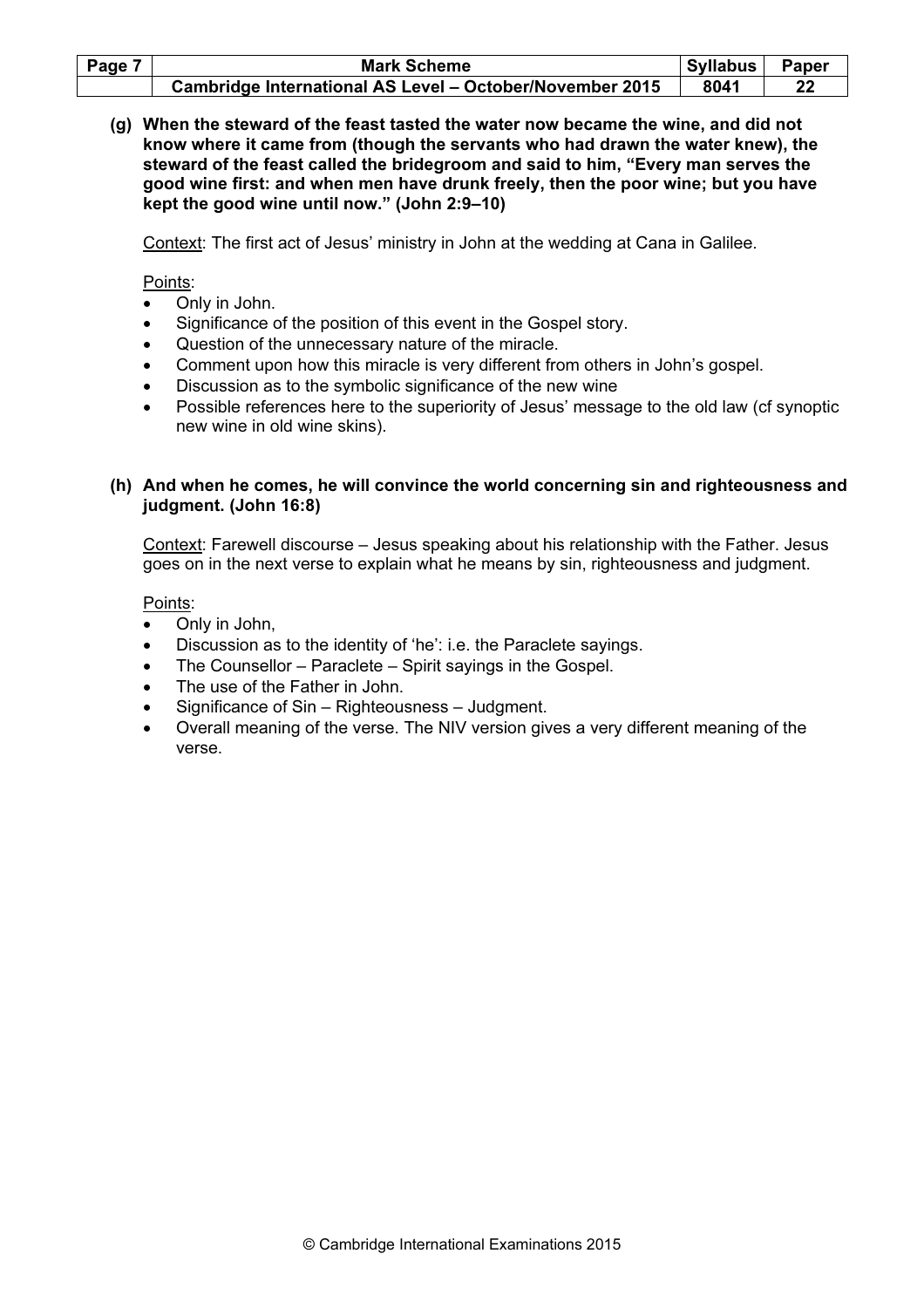| Page 8 | <b>Mark Scheme</b>                                       | <b>Syllabus</b> | Paper |
|--------|----------------------------------------------------------|-----------------|-------|
|        | Cambridge International AS Level - October/November 2015 | 8041            | 22    |

Essays: each essay is marked out of 25. Answers must deal with the question asked and some of the points outlined below may be expected but they are not exclusive or definitive.

#### Essay Questions on specific gospels.

#### 2 "Matthew presents Jesus as a teaching Messiah." Discuss

This question presents candidates with the opportunity to present their knowledge of the teaching (didache) material in the Gospel, but this should be within the context of Jesus as Messiah. Candidates need not agree with the quotation and may present other theories, but they must base their essays on the question which is asked. Good essays should make an attempt to 'discuss' and not simply provide a list of points. Some of the points which could be raised may include:

- The arrangement of the Gospel with its five sermons.
- Some discussion of the major areas of the content of these 'sermons', especially 4:23–7:28 and 18:–19:2. There is a great deal of material that can be used here to illustrate an answer and this will probably be the main part of the essay.
- The possible link with the Mosaic tradition that occurs throughout.
- More concern with early ecclesiastical matters than 'conversion' (comparison with the main recognised themes and intentions of the other Gospels may be helpful here.

#### 3 Examine the importance of the Sermon on the Mount for Matthew's Gospel.

Candidates will know the first part of the Sermon the best and many will cover the beatitudes in depth. The linking of the sermon with the rest of the Gospel may be more difficult. Some weaker candidates may include material from outside of the Sermon or may simply re-write the main teaching found in chapters 5–7. Good answers will place the Sermon in the context of Matthew's technique and with regard to the Gospel as a whole. Points may include:

- The way Jesus interpreted the Torah,
- The relationship between Christianity and Judaism,
- The lifestyle of the Kingdom,
- The commitment to the Kingdom,
- Ecclesiological and liturgical material.

#### 4 Assess the problems associated with the final chapter in Mark's Gospel.

- Two possible endings to Mark's Gospel.
- Many scholars feel that v9–20 has been added later to give resurrection appearances.
- 16.8 seen as the original ending.
- Mark's Gospel ends as abruptly as it began with no birth stories nor resurrection appearances.
- Mark's teaching on disciples ends at 16v8 and this is a main purpose of the Gospel.
- The Great Commission.
- Writing to give the early believers hope during persecution.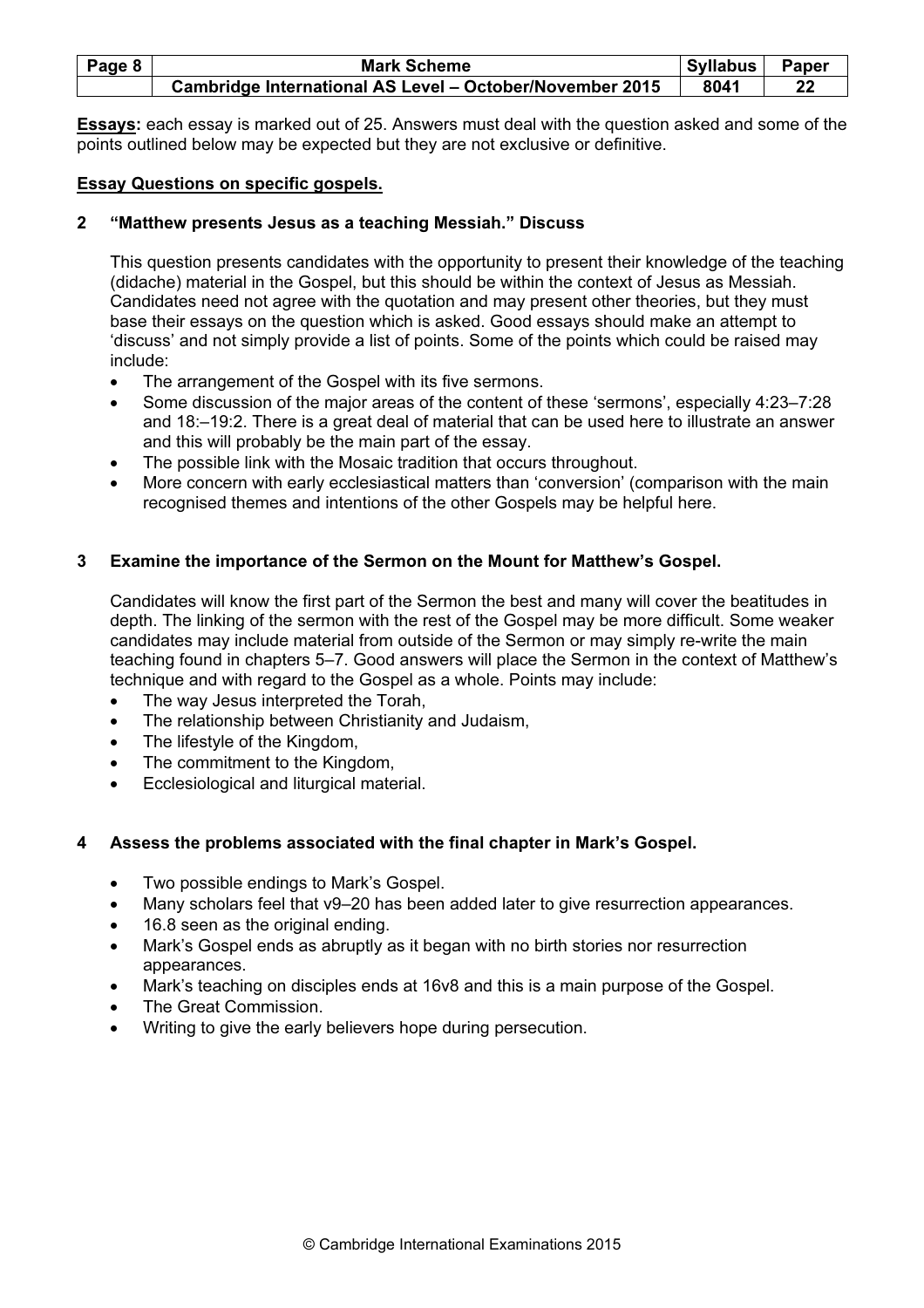| Page 9 | <b>Mark Scheme</b>                                       | Syllabus | <b>Paper</b> |
|--------|----------------------------------------------------------|----------|--------------|
|        | Cambridge International AS Level - October/November 2015 | 8041     | 22           |

#### 5 Examine the meanings of the miracle stories found in Mark.

The request to 'analyse and discuss' means that it should not be simply a list of the main miracles found in Mark. It can be seen as the opportunity to discuss the more 'human' side as Jesus compared to the way He is presented in the other Gospels. There are limitations to His power:

- The rejection of Jesus at Nazareth (6:1–6) is important, especially when set beside parallel accounts in Matthew and Luke; Jesus is described as the 'son of Mary', He 'could do no mighty works' and was amazed at their unbelief';
- Mark's inclusion of 7:31–37 and 8:22–26 (both omitted in Matthew and Luke); he took Simon's mother-in-law by the hand to help her up … , etc.
- Is the Markan Jesus performing more like a traditional shamanistic figure?

However Mark definitely sees Jesus as the 'Son of God' who is able to perform miracles in nature in which he demonstrates 'the power of, and over, creation.'

#### 6 "Luke is the most historically accurate of all the Gospels." Discuss.

This does not require a lot of information by way of comparison with other Gospels but there should be an attempt to make some comparisons.

Essays should start with the dedication to Theophilus and then attempt to put the Gospel within the wider historical context of events. Key verses:

- 1:5
- $2:1$
- $3:1$
- $13:4$
- There are serious questions as to the historicity when looking at the Birth Narratives and the way the miraculous is heightened from Mark.
- Raises the question as to whether Luke is writing 'theological history'
- Even though Acts is not part of the syllabus, well-informed candidates are likely to mention it as the 'second part' of Luke's work in relation to the historical accuracy of the gospel

## 7 Assess the claim that Luke believed the Kingdom of God had arrived through the ministry of Jesus.

Examiners should make sure that only Lukan material is credited in this question. The specific point of issue is that of the closeness or immediacy. Although the future element remains ch12 and ch21 there are many passages in Luke which refer to the Kingdom 'having arrived', the miracles providing the demonstration of its power.

- The Magnificat, the Benedictus and the Nunc Dimittis in chapters 1 & 2;
- 7:22 to the disciples of John the Baptist;
- The time longed for by the prophets and kings (10:23), looked for by crowds  $(11:9) all$ present in the work of Jesus; Satan falling like lightning (10:17); but the signs of the times were not being recognised (11:29–32, 12:54–56).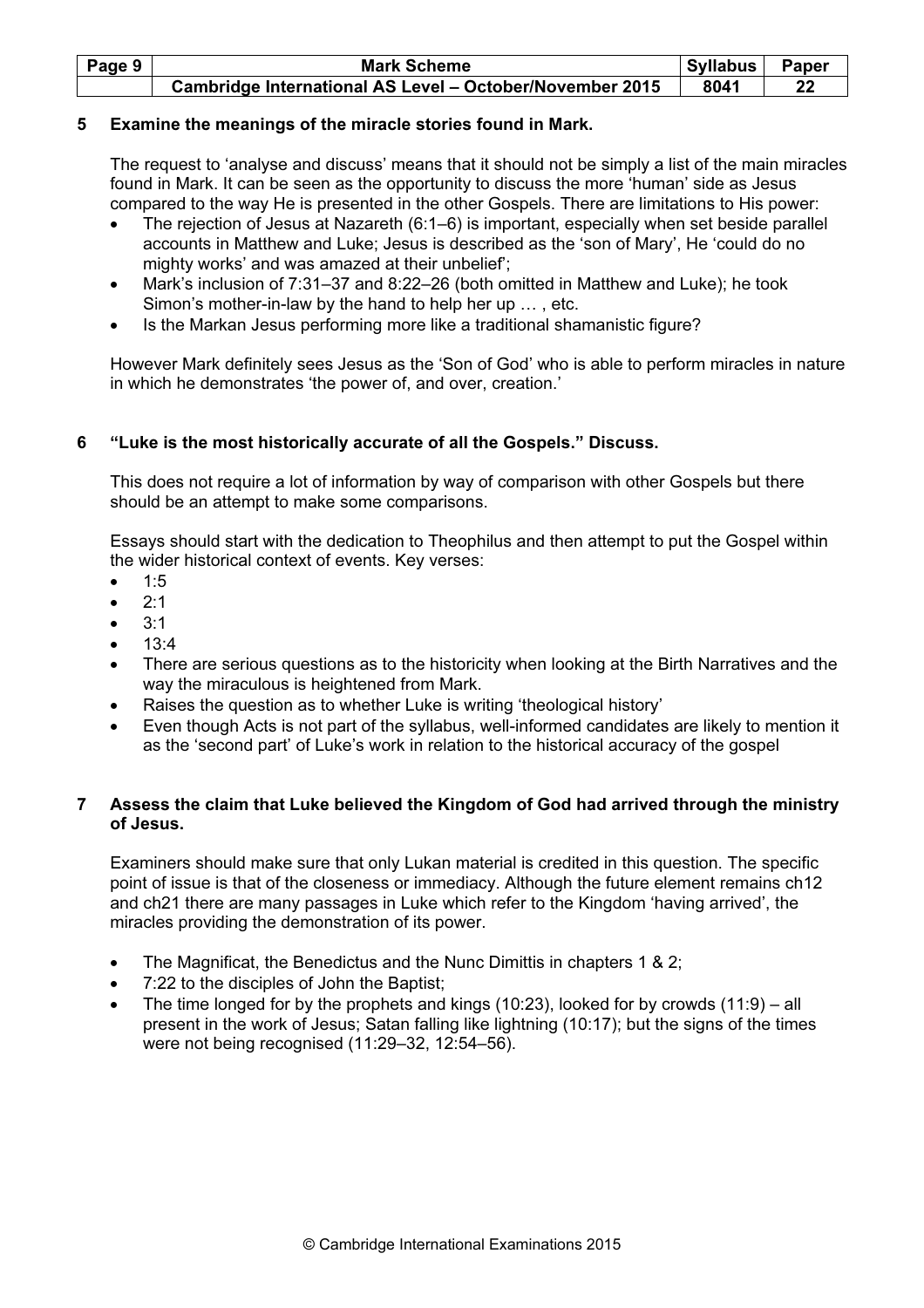| <b>Page 10</b> | <b>Mark Scheme</b>                                       | Syllabus | Paper |
|----------------|----------------------------------------------------------|----------|-------|
|                | Cambridge International AS Level - October/November 2015 | 8041     | 22    |

## 8 To what extent is John's Gospel 'anti-Jewish'?

Responses should show the anti-Jewish flavour of John. Possible material includes:

- John contains some 70 references to the Jews, many of which seem to be strongly critical or negative, but many Jews come through very strongly and positively (e.g. Nicodemus)
- Does the Gospel represent a split between the church and synagogue? Is it generally anti-Semitic or a polemic against the Jewish authorities? He seems to refer to the Jews very much in the third person.
- It is useful to discuss the setting of the Gospel as a whole.
- The theme of Jesus as the fulfilment of Judaism (1:19–51) and yet also standing in direct contrast to it.
- The most relevant examples include: relationship with John the Baptist, water into wine, conversations with Nicodemus and the Samaritan woman, 'I am' sayings, confrontations with the Jews (especially in chapter 7, 8 and 9.
- The healings of the paralytic in ch. 5 and the blind man in ch. 9.
- Jesus is a replacement of the Jewish festivals (Passover, Tabernacles and Dedication).
- The cleansing of the Temple and the Passion references.

# 9 Assess the arguments for the apostolic authorship of John's Gospel.

This essay demands that candidates deal with the question of 'apostolic authorship' in their answers. The question asks for balance in the answer, material for and against; there should be a serious attempt to cover both sides of the argument. Possible points may include:

- Recognition in the Early Church despite Irenaeus, there was no immediate or total acceptance of apostolic authorship – really only becoming recognised early in the  $3<sup>rd</sup>$  century; the problem of Papias' presbyter John is an interesting addition.
- The question of dating with awareness of theories which put John prior to the synoptics  $$ there is quite a lot that can be said on this so long as the candidate uses the arguments to refer to the matter of apostolic authorship (if John is dependent upon the Synoptics, does this necessarily deny apostolic authorship?)
- Discussion as to whether the Gospel bears evidence of personal testimony, reminiscences, etc.
- The problem of language Gnostic language? high Christology?
- The Beloved Disciple specific arguments for and against John the son of Zebedee alternative suggestions.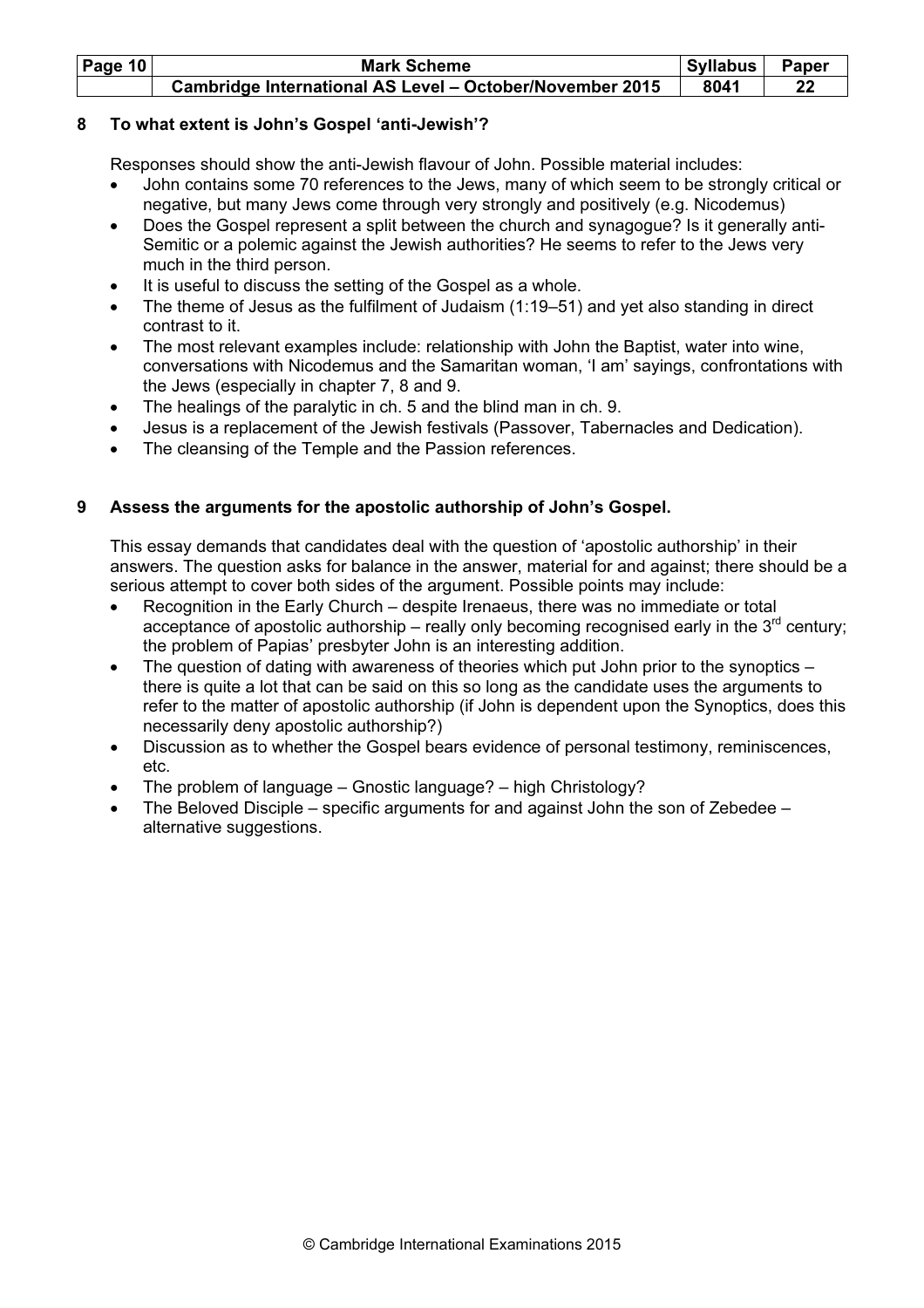| Page 11 | <b>Mark Scheme</b>                                       | <b>Syllabus</b> | Paper |
|---------|----------------------------------------------------------|-----------------|-------|
|         | Cambridge International AS Level - October/November 2015 | 8041            | 22    |

#### 10 Explain the importance of the transfiguration narrative in the gospel story.

Examiners should expect a good knowledge of the synoptic narratives with some reference to the differences in the specific gospel emphases, especially over the confession of Peter. A number of areas of discussion are listed below but there also must be a clear thread that stresses their importance for the Gospel story – this can be interpreted in three different ways:

- (1) For the unfolding ministry of Jesus,
- (2) For the specific Gospels and
- (3) For Christianity as a whole.

Relevant comment would maybe cover the following:

- The turning point of the Gospel story in all the Synoptics, though this is very clear in Mark and Luke.
- The links with the baptism
- The importance and role of the disciples, the inner circle and, especially of Peter.
- The Matthean additions to the confession of Peter
- The introduction of suffering (e.g. the Son of Man must ...)
- Moses and Elijah typology.
- The significance of the mountain.

#### 11 Discuss Jesus' teaching on repentance and forgiveness.

For high marks there should be a genuine attempt to discuss and comment upon the texts used, preferably showing awareness of the difficulties of the underlying theology. Examples of material that can be used include:

- Luke 24:47, the commission to preach the gospel of 'repentance for the forgiveness of sins will be preached in His name to all nations, beginning at Jerusalem'; also found at the beginning of the Lucan ministry in 3:8 and 3:3 where He preached a baptism of repentance for the forgiveness of sins (also Mark 1:4);
- Forgiving those who repent such as in Matt 8:21 (also in Luke);
- Jesus forgiving and healing at the same time (such as the paralysed man) with the 'Son of Man having authority on earth to forgive sins';
- The parables of the 'Lost' in Luke 15;
- References to the Eucharistic sayings in Matt 26: 'the blood of the (new) covenant shed for the forgiveness of sins'.

#### 12 To what extent can the miracles be seen as parables in action?

Candidates should seek to examine the way the miracles are used by the evangelists and by Jesus Himself. The material available to use is very wide-ranging. The main part of the discussion should centre on how the Gospel message of salvation and forgiveness in the kingdom of God (heaven) is demonstrated by Jesus' 'mighty works' (synoptics) and 'Signs' (John). The best answers will make references to both these areas although it is possible to get a top grade by basing the answer on either tradition.